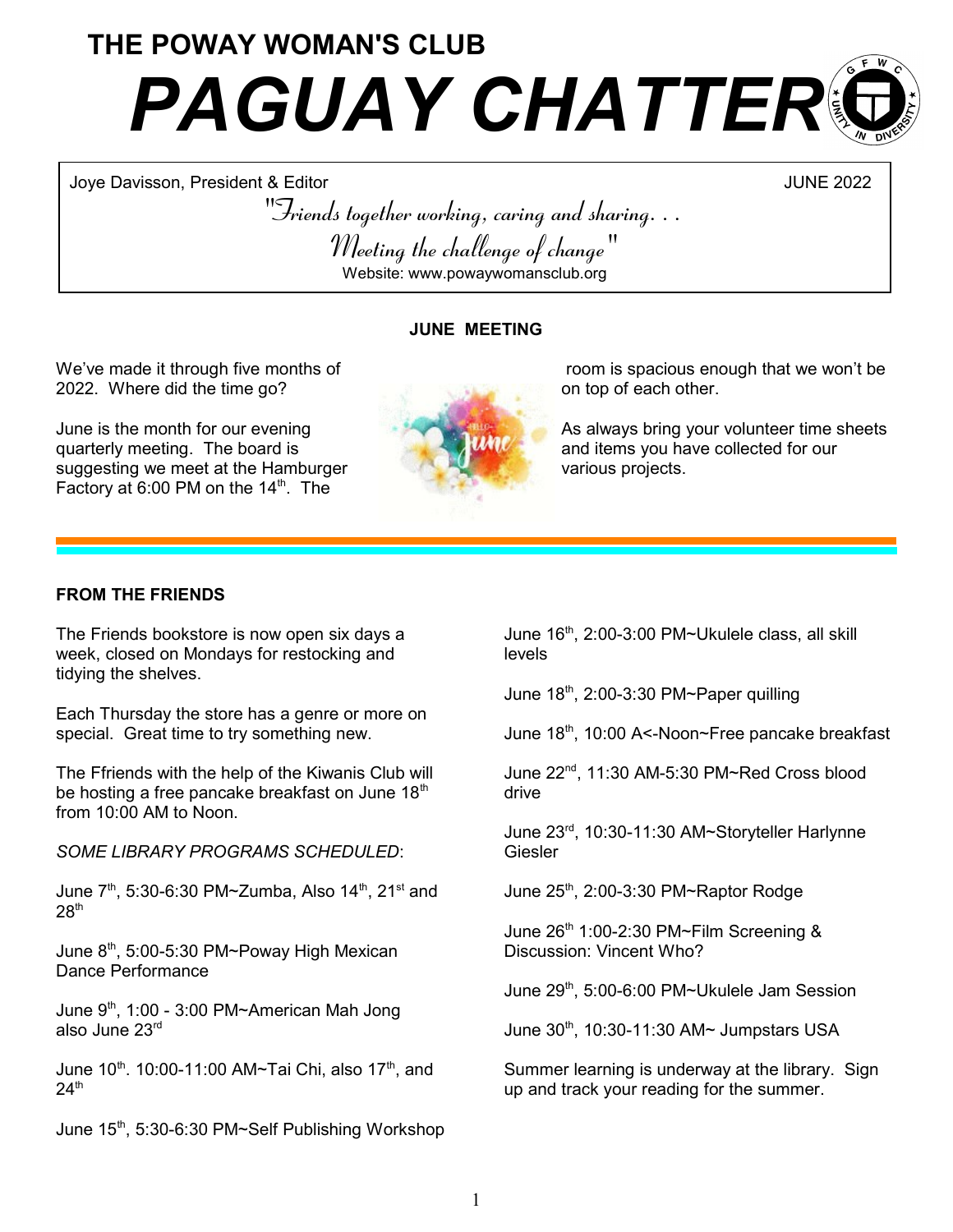### UPSTAIRS AT POWPAC

The Dining Room by A. R. Gurney opened on the June  $3<sup>rd</sup>$  and runs through June  $19<sup>th</sup>$ . Shows are Friday and Saturday at 8:00 PM with matinees on Sunday at 2:00 PM. Two additional matinees on Saturday, June  $11<sup>th</sup>$  and  $19<sup>th</sup>$  at 2:00 PM.

"The play is a comedy of manners, set in a single dining room, the place where the family assembled daily for breakfast and dinner and for any and all



special occasions, where eighteen (18) scenes from different households overlap and intertwine creating a mosaic of interrelated scenes some funny, some touching, some rueful—which, taken together, create an in-depth portrait of a vanishing species: the upper-middle-class

America." (From powpac.org)

## OLD-FASHIONED FOURTH OF JULY

At this time our club is planning on participating in the July  $4<sup>th</sup>$  celebration in Old Poway Park.





be serving root beer floats, pie ala mode an chocolate sundaes. Plus we will have a supply of patriotic items for sale.

Hours are 10:00 AM TO 4:00 PM. Wear red, white and blue or any combination that look patrotic.

Set-up begins around 8:00 AM and it usually takes a hour to pack up after the event.

Please let Joye know if you can help that day.

It is the month of June, the month of leaves and roses, when pleasant sights salute the eyes and pleasant scents the noses.

Nathaniel Parker Willis

## AT PCPA

The featured exhibit during June is by artist Moira Lumpkin and is titled California Dreamin. Acrylic on canvas paintings features surf, ocean, culture, nature and sunsets- themes of California dreams, beach lifestyle and exotic sure destinations.

Gallery hours:

Tuesday - Thursday 10 a.m. to 2 p.m. Friday 12 p.m. to 5 p.m. Saturday 10 a.m. to 3 p.m. \*Please note that gallery hours are subject to change due to performance schedules. Please call to confirm hours on a performance day.

858-668-4691

## JUNE HAPPENINGS

banner.

June  $14<sup>th</sup>$  Flag Day, proudly wave "Old Glory"

## The whole inspiration of our life as a nation flows out from the folds of this



Factory

June  $18<sup>th</sup>$  Free pancake breakfast at the Poway Community Library, 10:00 AM to Noon



June 19<sup>th</sup> Father's





June 19<sup>th</sup> Juneteenth, remembrance of the African American culture, specifically Emancipation Day. (Federal holiday observed June 20.)

> Struggle is a never ending process. Freedom is never really won, you earn it and win it in every generation. Coretta Scott King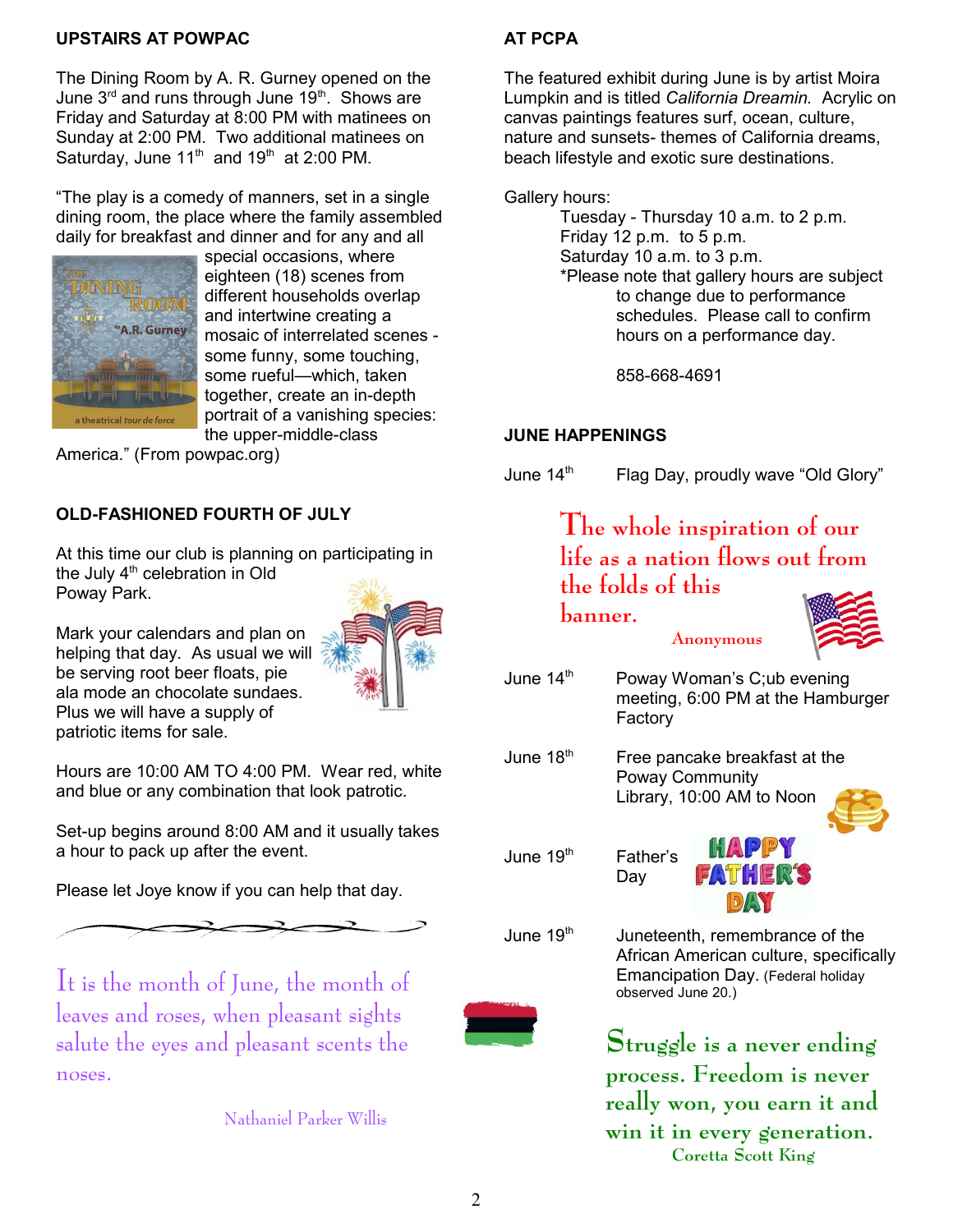## FROM THE DESK OF YOUR DEAN

Hello, everybody! Wishing you a happy month of June as the Summer approaches! With the loosening of many restrictions that have been in place for the past two years and several more months, hopefully we can soon return to our normal lives and activities!

We had a "Trail Walk" on our adopted "The Pond Trail" on Wednesday, May 18. Elaine Fox and Lily Green joined Ron and me, and we had an enjoyable time together while we picked up trash and observed trail conditions. Perhaps we can determine the date for our next Trail Walk at our June 14 meeting. If you have not been able to join us in the past and would like to do so, please let me know so that I will be able to let you know when our next walk is scheduled.

At our May 10 meeting we enjoyed hearing all about what being a producer means for a play in our own PowPac Community Theater from Dorothy Courtney.

Our club year is coming to a close, and we need to make plans for the summer months and for next club year. Please share any ideas for projects, activities and programs with our board members. This is your club and we want to be able to do things and learn about whatever interests any of us.

Keep up the good work for our continuing projects! We do now have a place to send our used prescription bottles! Dorothy is sending

them to Matthew 25 Ministries in Cincinnati OH, so be sure to get them to Dorothy for shipment. Also, Joye will soon be

contacting the person again to whom we gave the last batch of shoes for the BLAST program, so please bring the ones you now have to the upcoming meeting. Please continue to collect any of the items that you want to donate to Gently Hugged, Interfaith Community Services, Fisher House, and our Boys & Girls Club.

Please remember to keep track of your volunteer hours and turn in your hours sheets when we have our meetings.

Be sure to vote in our June 7 Primary Election!

June 14 is Flag Day, so remember to display your flags that day and to wear red, white and blue!

I hope that everybody is taking good care of themselves and staying healthy! Remember to celebrate all of the good things with which we have been blessed!

Happy Father's Day to all fathers on June 19!

Looking forward to seeing you at our June 14 meeting!

## Rachelle

#### OLD POWAY PARK

Visit the Farmer's Market every Saturday, 8:00 AM to 1:00 PM. Fresh fruits, vegetables, flowers and more.

Heritage Museum is open Saturdays, 10:00 AM to 2:00 PM.

Nelson House is open Saturdays, 11:00 AM to 2:00 PM.

Ride the train on Saturday 10:00 AM to 4:00 PM and Sundays, 11:00 AM to 2:00 PM, no train the second Sunday.

# Old Poway Park is a dream come true.